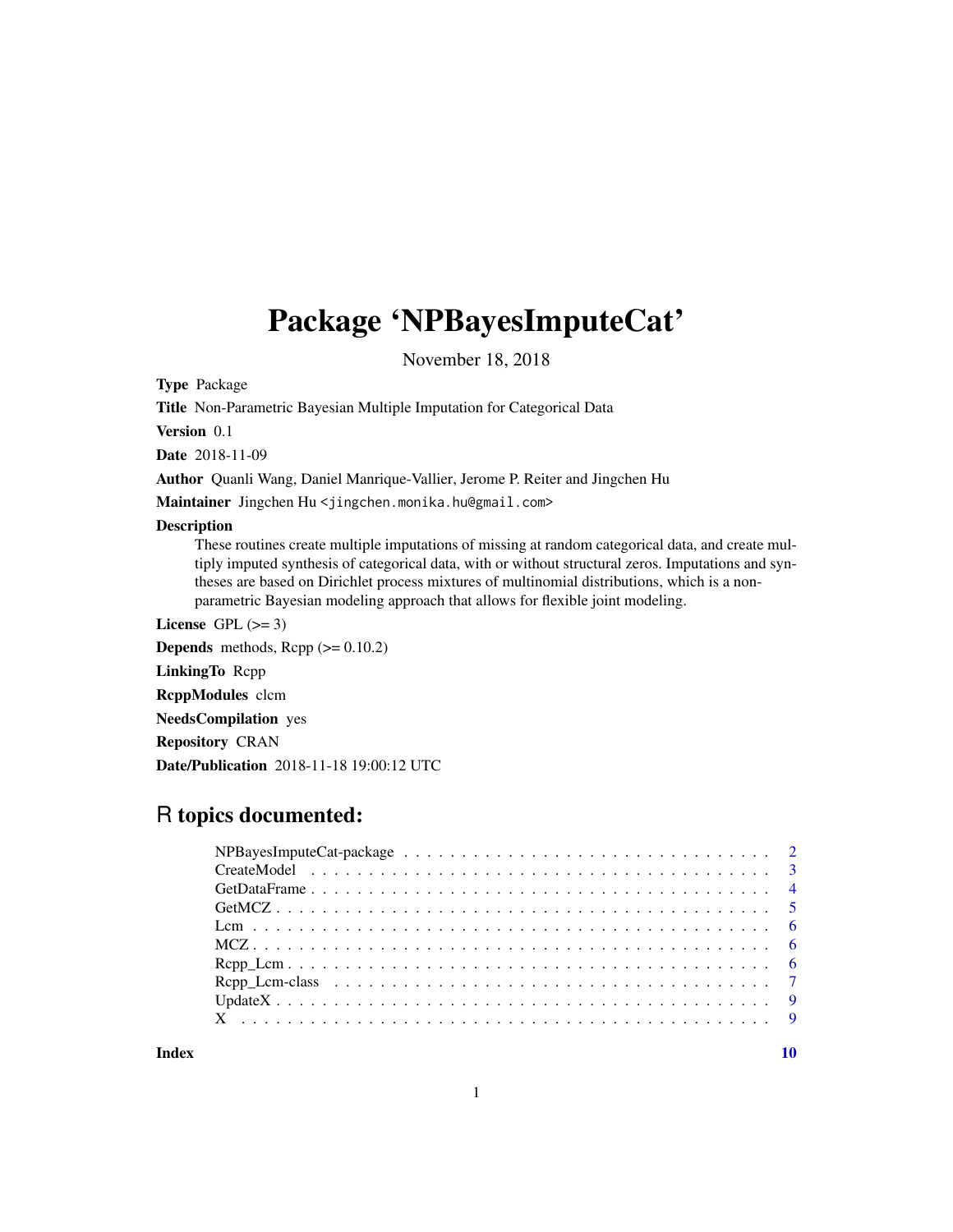<span id="page-1-0"></span>NPBayesImputeCat-package

*Bayesian Multiple Imputation for Large-Scale Categorical Data with Structural Zeros*

#### Description

This package implements a fully Bayesian, joint modeling approach to multiple imputation for categorical data based on latent class models with structural zeros. The idea is to model the implied contingency table of the categorical variables as a mixture of independent multinomial distributions, estimating the mixture distributions nonparametrically with Dirichlet process prior distributions. Mixtures of multinomials can describe arbitrarily complex dependencies and are computationally expedient, so that they are effective general purpose multiple imputation engines. In contrast to other approaches based on loglinear models or chained equations, the mixture models avoid the need to specify (potentially many) models, which can be a very time-consuming task with no guarantee of a theoretically coherent set of models. The package is designed to include for structural zeros, i.e., certain combinations of variables are not possible a priori.

#### Details

| Package: | NPBayesImputeCat |
|----------|------------------|
| Type:    | Package          |
| Version: | 0.1              |
| Date:    | 2014-04-05       |
| License: | $GPL(\geq=3)$    |

#### Author(s)

Quanli Wang, Daniel Manrique-Vallier, Jerome P. Reiter and Jingchen Hu

Maintainer: Quanli Wang<quanli@stat.duke.edu>

#### References

Manrique-Vallier, D. and Reiter, J.P. (2013), "Bayesian Estimation of Discrete Multivariate Latent Structure Models with Structural Zeros", JCGS.

Si, Y. and Reiter, J.P. (2013), "Nonparametric Bayesian multiple imputation for incomplete categorical variables in large-scale assessment surveys", Journal of Educational and Behavioral Statistics, 38, 499 - 521

Manrique-Vallier, D. and Reiter, J.P. (2014), "Bayesian Multiple Imputation for Large-Scale Categorical Data with Structural Zeros", Survey Methodology.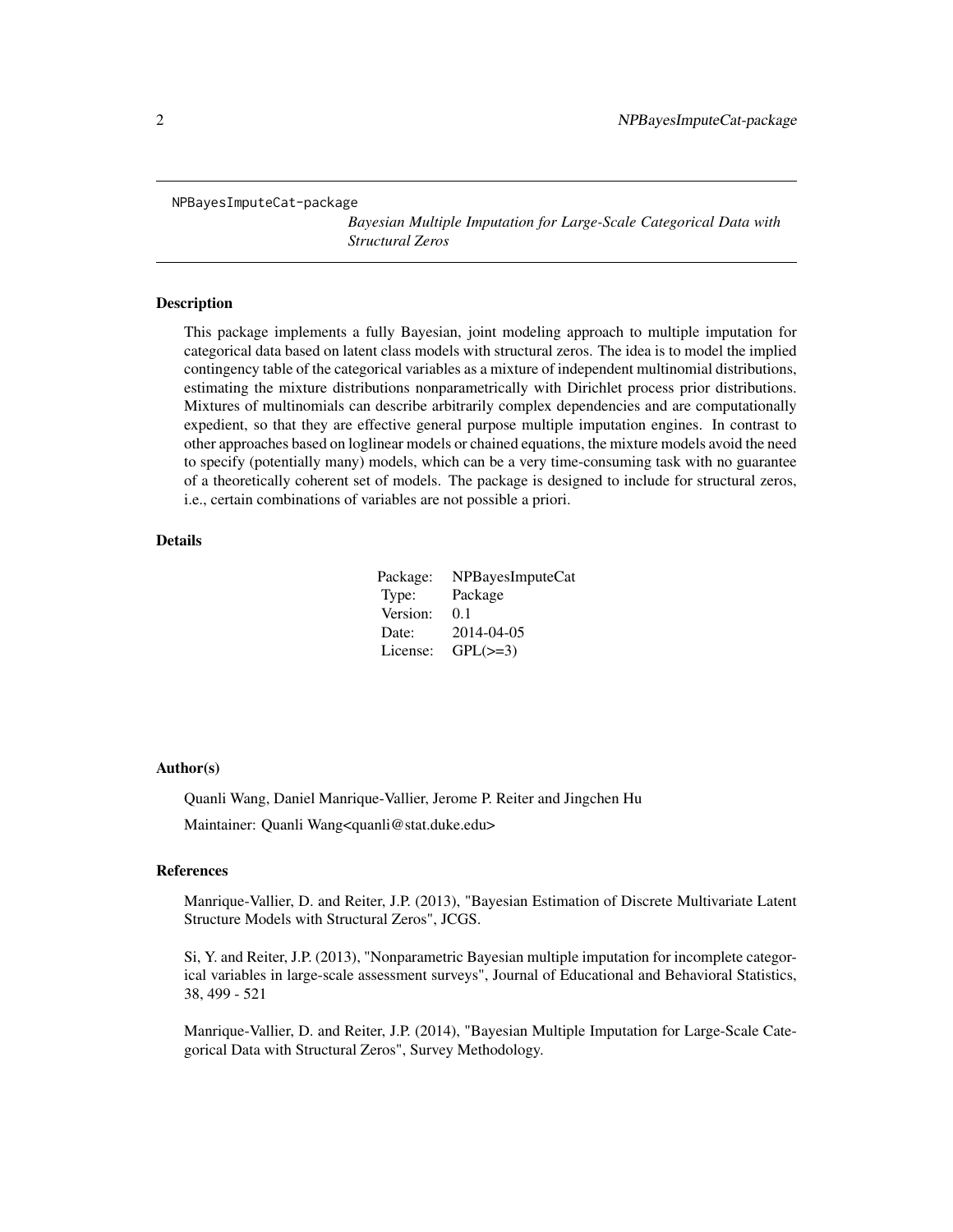#### <span id="page-2-0"></span>CreateModel 3

#### Examples

```
require(NPBayesImputeCat)
#Please use NYexample data set for a more realistic example
data('NYMockexample')
#create the model
model <- CreateModel(X,MCZ,10,10000,0.25,0.25)
#run 1 burnins, 2 mcmc iterations and thin every 2 iterations
model$Run(1,2,2)
#retrieve parameters from the final iteration
result <- model$snapshot
#convert ImputedX matrix to dataframe, using proper factors/names etc.
ImputedX <- GetDataFrame(result$ImputedX,X)
#View(ImputedX)
#Most exhauststic examples can be found in the demo below
#demo(example_short)
#demo(example)
```
<span id="page-2-1"></span>

CreateModel *Create and initialize the Rcpp\_Lcm model object*

#### Description

CreateModel creates and initializes an Rcpp\_Lcm [Rcpp\\_Lcm-class](#page-6-1) object for non-parametric multiple imputation of discrete multivariate categorical data with or without structural zeros.

#### Usage

CreateModel(X, MCZ, K, Nmax, aalpha, balpha)

#### Arguments

|            | a data frame with the dataset with missing values. All variables must be un-<br>ordered factors.                                                                                                                                                                                                                                                                                                                |
|------------|-----------------------------------------------------------------------------------------------------------------------------------------------------------------------------------------------------------------------------------------------------------------------------------------------------------------------------------------------------------------------------------------------------------------|
| <b>MCZ</b> | a data frame with the definition of the structural zeros. Placeholder components<br>are represented with NAs. Variables in MCZ must be factors with the same<br>levels as X. Rows do not need to define disjoint regions of the contingency table.<br>See Manrique-Vallier and Reiter (2014) for details of the definition of structural<br>zeros. MCZ should be set to NULL when there are no structure zeros. |
| К          | the maximum number of mixture components.                                                                                                                                                                                                                                                                                                                                                                       |
| Nmax       | An upper truncation limit for the augmented sample size. This parameter will<br>be ignored (set to 0) when there is no structural zeros.                                                                                                                                                                                                                                                                        |
| aalpha     | the hyper parameter 'a' for alpha in stick-breaking prior distribution.                                                                                                                                                                                                                                                                                                                                         |
| balpha     | the hyper parameter 'b' for alpha in stick-breaking prior distribution.                                                                                                                                                                                                                                                                                                                                         |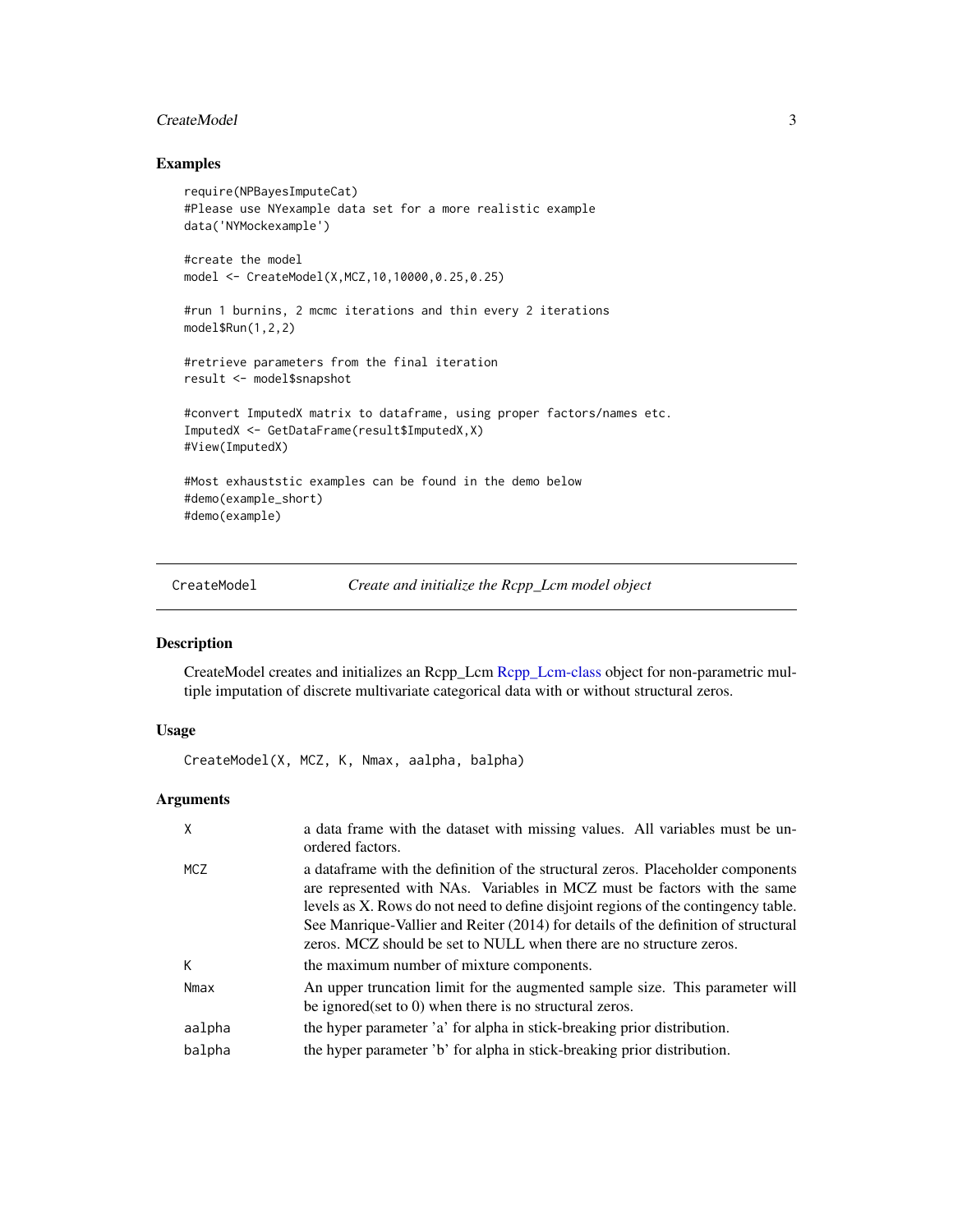#### <span id="page-3-0"></span>Details

This should be the first function one should call to use the library. The returned model object will be referenced in all subsequent calls.

#### Value

CreateModel returns an Rcpp\_lcm object. The returned model object will be referenced in all subsequent calls.

#### References

Manrique-Vallier, D. and Reiter, J.P. (2013), "Bayesian Estimation of Discrete Multivariate Latent Structure Models with Structural Zeros", JCGS.

Si, Y. and Reiter, J.P. (2013), "Nonparametric Bayesian multiple imputation for incomplete categorical variables in large-scale assessment surveys", Journal of Educational and Behavioral Statistics, 38, 499 - 521

Manrique-Vallier, D. and Reiter, J.P. (2014), "Bayesian Multiple Imputation for Large-Scale Categorical Data with Structural Zeros", Survey Methodology.

#### Examples

```
require(NPBayesImputeCat)
#Please use NYexample data set for a more realistic example
data('NYMockexample')
#create the model
```

```
#run 1 burnins, 2 mcmc iterations and thin every 2 iterations
model$Run(1,2,2)
```

```
#retrieve parameters from the final iteration
result <- model$snapshot
```
model <- CreateModel(X,MCZ,10,10000,0.25,0.25)

```
#convert ImputedX matrix to dataframe, using proper factors/names etc.
ImputedX <- GetDataFrame(result$ImputedX,X)
#View(ImputedX)
```
<span id="page-3-1"></span>GetDataFrame *Convert imputed data to a dataframe, using the same setting from original input data.*

#### **Description**

This is a utility function to convert the imputed data matrix to a dataframe. This function will be implemented as a RCPP internal function later on.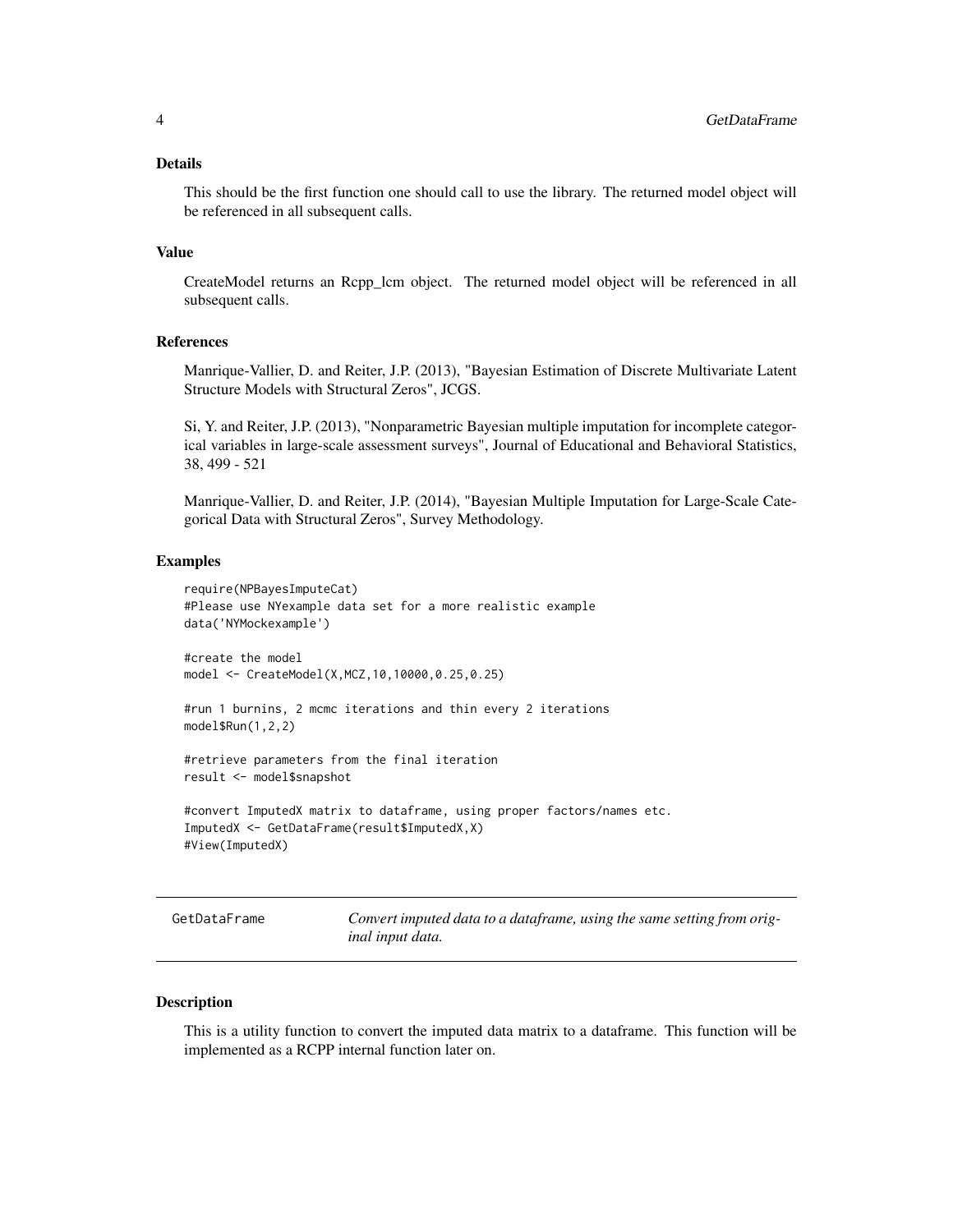#### <span id="page-4-0"></span>GetMCZ 5

#### Usage

GetDataFrame(dest, from, cols = 1:NCOL(from))

#### Arguments

| dest | the imputed output data matrix.      |
|------|--------------------------------------|
| from | the original input data frame.       |
| cols | optinal. Always use default for now. |

#### Value

The returned dataframe object for imputed data.

#### Examples

```
require(NPBayesImputeCat)
#Please use NYexample data set for a more realistic example
data('NYMockexample')
#create the model
model <- CreateModel(X,MCZ,10,10000,0.25,0.25)
#run 1 burnins, 2 mcmc iterations and thin every 2 iterations
model$Run(1,2,2)
#retrieve parameters from the final iteration
result <- model$snapshot
```

```
#convert ImputedX matrix to dataframe, using proper factors/names etc.
ImputedX <- GetDataFrame(result$ImputedX,X)
#View(ImputedX)
```

| GetMCZ | Convert disjointed structrual zeros to a dataframe, using the same set- |
|--------|-------------------------------------------------------------------------|
|        | ting from original structrual zero data.                                |

#### Description

This is a utility function to convert the disjointed structrual zero matrix to a dataframe. This function will be implemented as a RCPP internal function later on.

#### Usage

```
GetMCZ(dest, from, mcz, cols = 1:NCOL(from))
```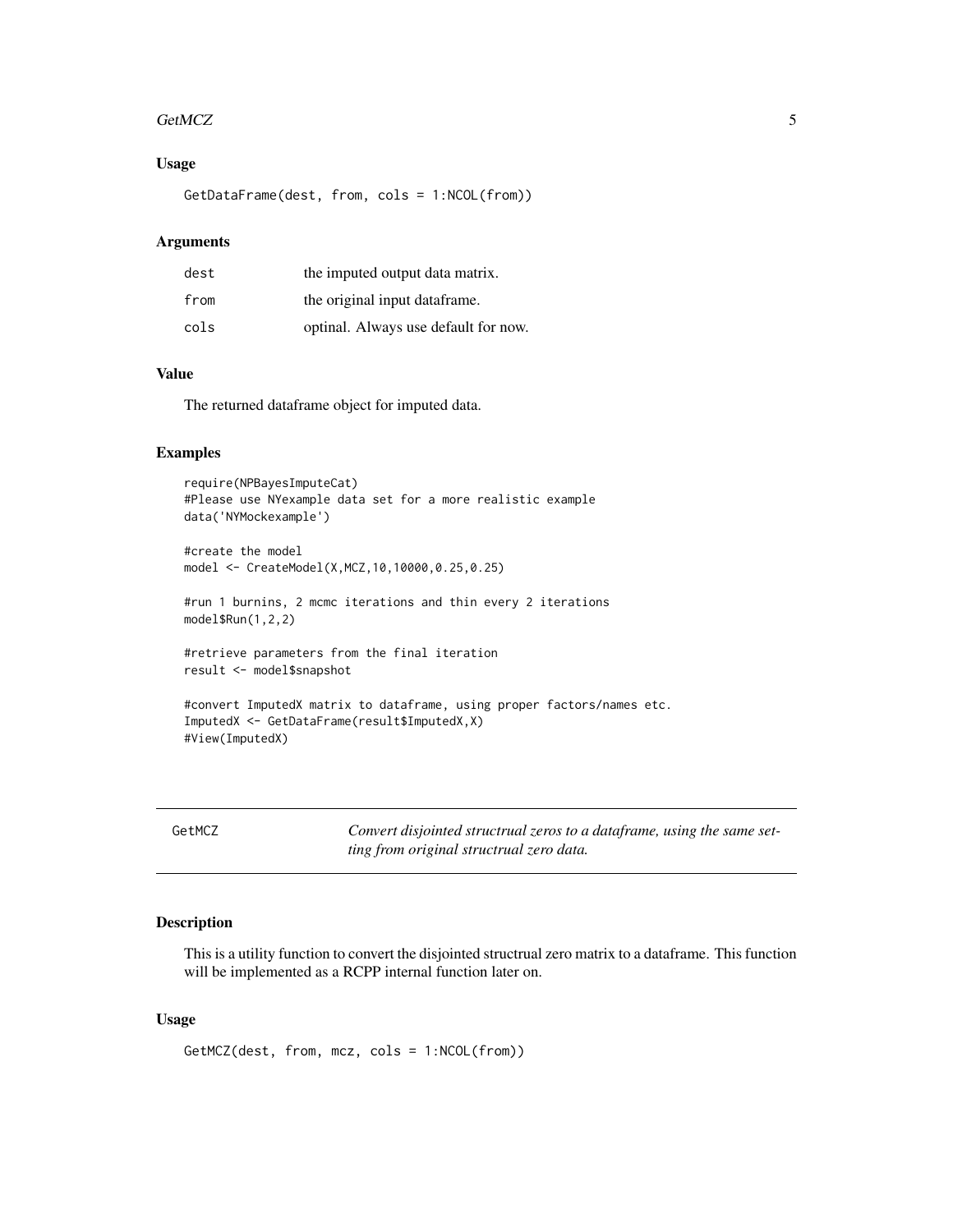<span id="page-5-0"></span>6 Rcpp\_Lcm

#### Arguments

| dest | the output data matrix for disjointed structrual zeros. |
|------|---------------------------------------------------------|
| from | the original input dataframe.                           |
| mcz  | the original input dataframe for structrual zeros.      |
| cols | optinal. Always use default for now.                    |

#### Value

The returned dataframe object for disjointed structrual zeros.

#### References

Manrique-Vallier, D. and Reiter, J.P. (2013), "Bayesian Estimation of Discrete Multivariate Latent Structure Models with Structural Zeros", JCGS.

Si, Y. and Reiter, J.P. (2013), "Nonparametric Bayesian multiple imputation for incomplete categorical variables in large-scale assessment surveys", Journal of Educational and Behavioral Statistics, 38, 499 - 521

Manrique-Vallier, D. and Reiter, J.P. (2014), "Bayesian Multiple Imputation for Large-Scale Categorical Data with Structural Zeros", Survey Methodology.

Lcm *RCPP implemenation of the library*

#### Description

[Rcpp\\_Lcm-class](#page-6-1)

| л. | ۰.<br>×<br>۰<br>۰. |
|----|--------------------|
|    | M.<br>۰.           |

MCZ *Example dataframe for structrual zeros.*

#### Description

Example dataframe for structrual zeros.

Rcpp\_Lcm *RCPP implemenation of the library*

#### Description

[Rcpp\\_Lcm-class](#page-6-1)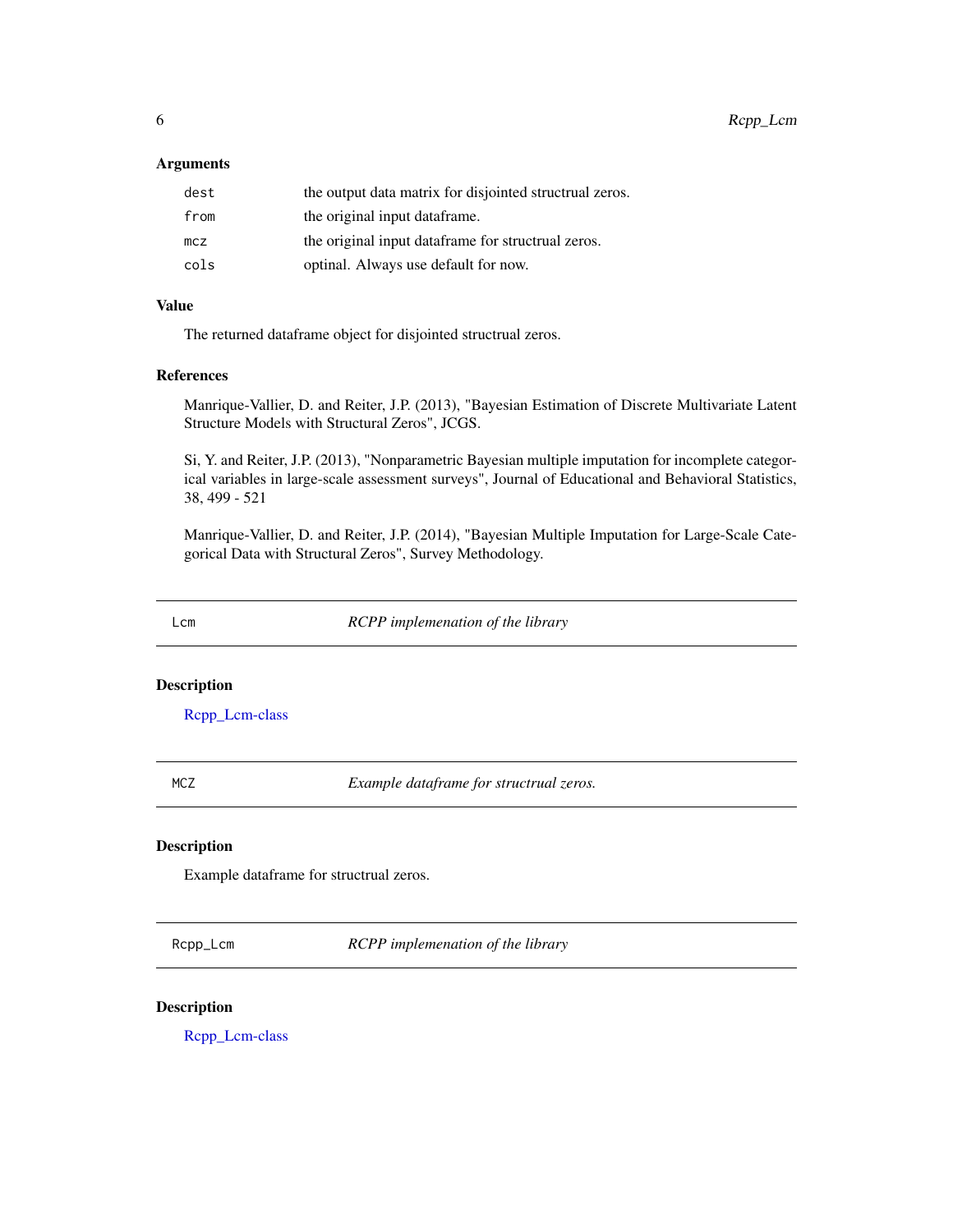#### <span id="page-6-1"></span><span id="page-6-0"></span>Description

This class implements the MCMC sampler for non-parametric imputation of discrete multivariate data described in Manrique-Vallier and Reiter (2014). It provides methods for updating and monitoring the sampler.

#### Details

Rcpp\_lcm objects should be created with [CreateModel.](#page-2-1) Please see the examples in the demo folder for more detailed explanation on model fitting and parameter tracing.

#### Extends

Class ["C++Object"](#page-0-0), directly.

All reference classes extend and inherit methods from ["envRefClass"](#page-0-0).

#### Fields

CurrentIteration: the total number of iterations that have been run so far.

EnableTracer: to check tracer status or to enable/disable the tracer.

MCZ: the disjointed structural zero matrix.

- snapshot: retrieve a list with the current state of all the parameters in the sampler, including the imputed sample. A call the the "snapshot" method returns a list with the following components:
	- alpha: the concentration parameter of the stick breaking prior.
	- k\_star: the effective number number of latent classes (mixture components)

Nmis: the size of the augmented sample.

nu: a vector with the mixture weights

- z: a matrix with the current latent class assignment of each member of the sample
- ImputedX: the current raw imputed dataset. Use [GetDataFrame](#page-3-1) to convert the raw data to a data frame of factors as defined in the input data set.
- **psi:** The conditional multinomial probabilties. A Lmax  $*$  K  $*$  J array, where Lmax is the maximum number of levels of all discrete factors in the dataset, J is the number of factors in the dataset, and K is the number of latent classes. Since variables might have different numbers of levels, unused entries in the first dimension are filled with NAs to complete Lmax.

traceable: list of model parameters that can be traced by the tracer.

traced: list of model parameters that are traced.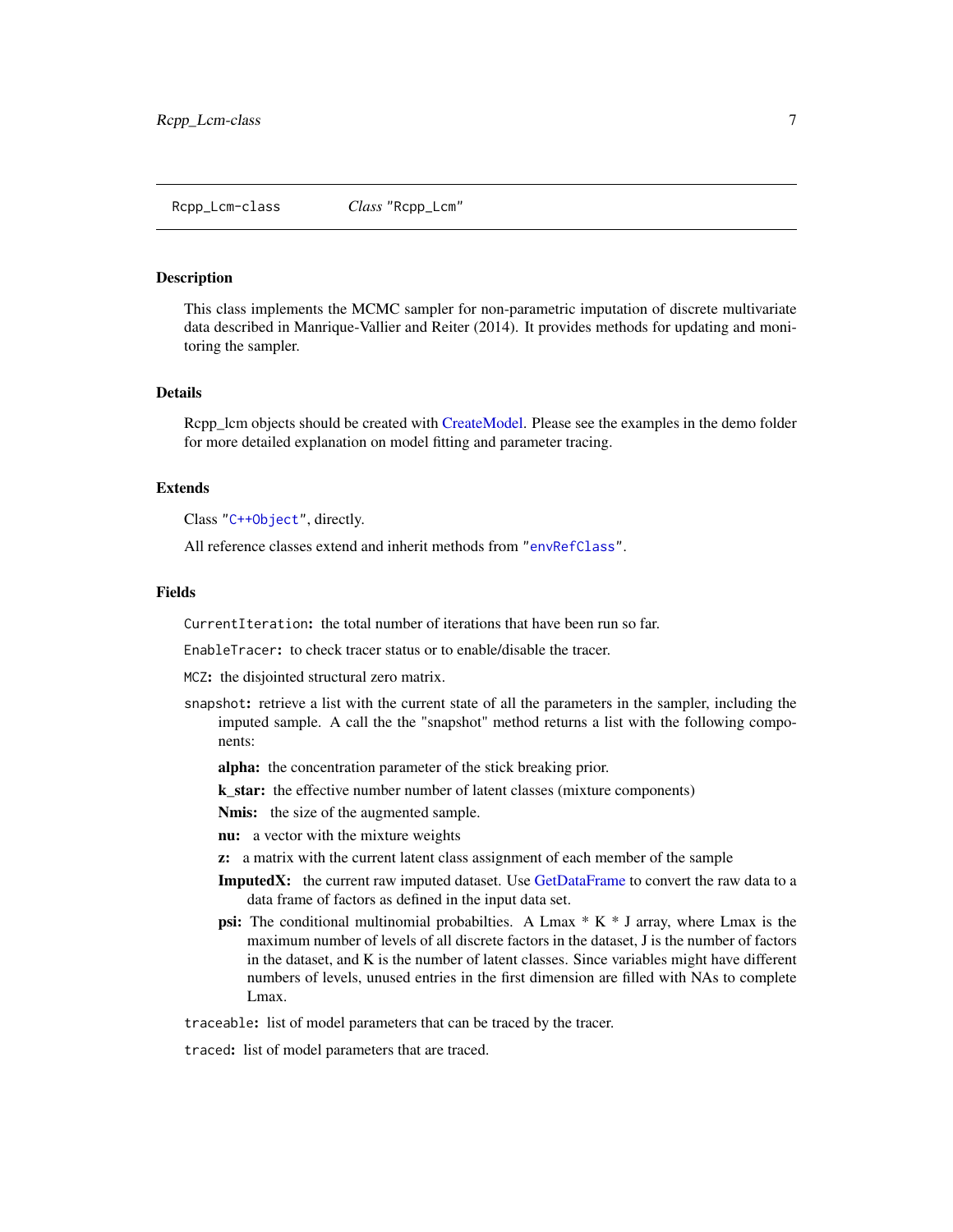#### **Methods**

SetTrace(paralist,num\_of\_iterations): set parameters to be traced.

paralist: a list of parameters to be traced.

num\_of\_iterations: the maximum number of traced iterations.

Run(burnin, iter, thinning): run MCMC iterations.

burnin: number of burn in iterations.

iter: number of MCMC iterations.

thinning: thinning parameter.

Resume(): resume from an interrupted call to run method.

Parameters(paralist): retrieve a selected list of model parameters from last MCMC iteration.

paralist: a list of parameters to be traced.

GetTrace(): retrieve all traced iterations. Returns a list with all the parameters set using the method SetTrace(). See description of snapshotreference method for a description of the parameters.

#### References

Manrique-Vallier, D. and Reiter, J.P. (2013), "Bayesian Estimation of Discrete Multivariate Latent Structure Models with Structural Zeros", JCGS.

Si, Y. and Reiter, J.P. (2013), "Nonparametric Bayesian multiple imputation for incomplete categorical variables in large-scale assessment surveys", Journal of Educational and Behavioral Statistics, 38, 499 - 521

Manrique-Vallier, D. and Reiter, J.P. (2014), "Bayesian Multiple Imputation for Large-Scale Categorical Data with Structural Zeros", Survey Methodology.

#### Examples

```
require(NPBayesImputeCat)
#Please use NYexample data set for a more realistic example
data('NYMockexample')
```

```
#create the model
model <- CreateModel(X,MCZ,10,10000,0.25,0.25)
```

```
#run 1 burnins, 2 mcmc iterations and thin every 2 iterations
model$Run(1,2,2)
```

```
#retrieve parameters from the final iteration
result <- model$snapshot
```

```
#convert ImputedX matrix to dataframe, using proper factors/names etc.
ImputedX <- GetDataFrame(result$ImputedX,X)
#View(ImputedX)
```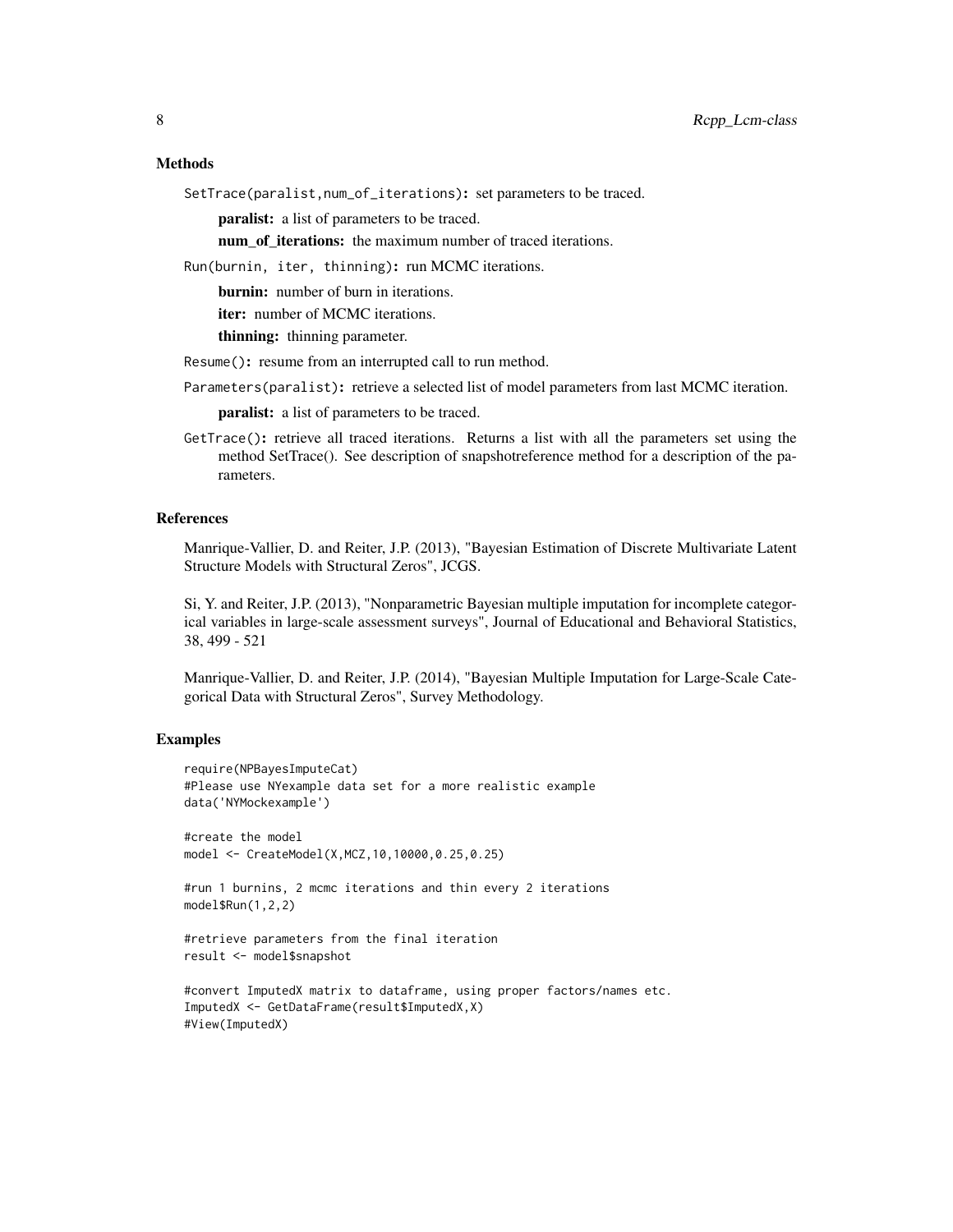<span id="page-8-0"></span>

#### Description

Allow user to replace initial matrix with a new data matrix of same size and same number of factors. This is not intended for general use and is only useful for very specific circumstance.

#### Usage

UpdateX(model, X)

#### Arguments

| model | The Repp model object created by the CreateModel function.                                       |  |  |
|-------|--------------------------------------------------------------------------------------------------|--|--|
| X     | a data frame with the dataset with missing values. All variables must be un-<br>ordered factors. |  |  |
|       |                                                                                                  |  |  |

X *Example dataframe for input categorical data with missing values.*

#### Description

Example dataframe for input categorical data with missing values.